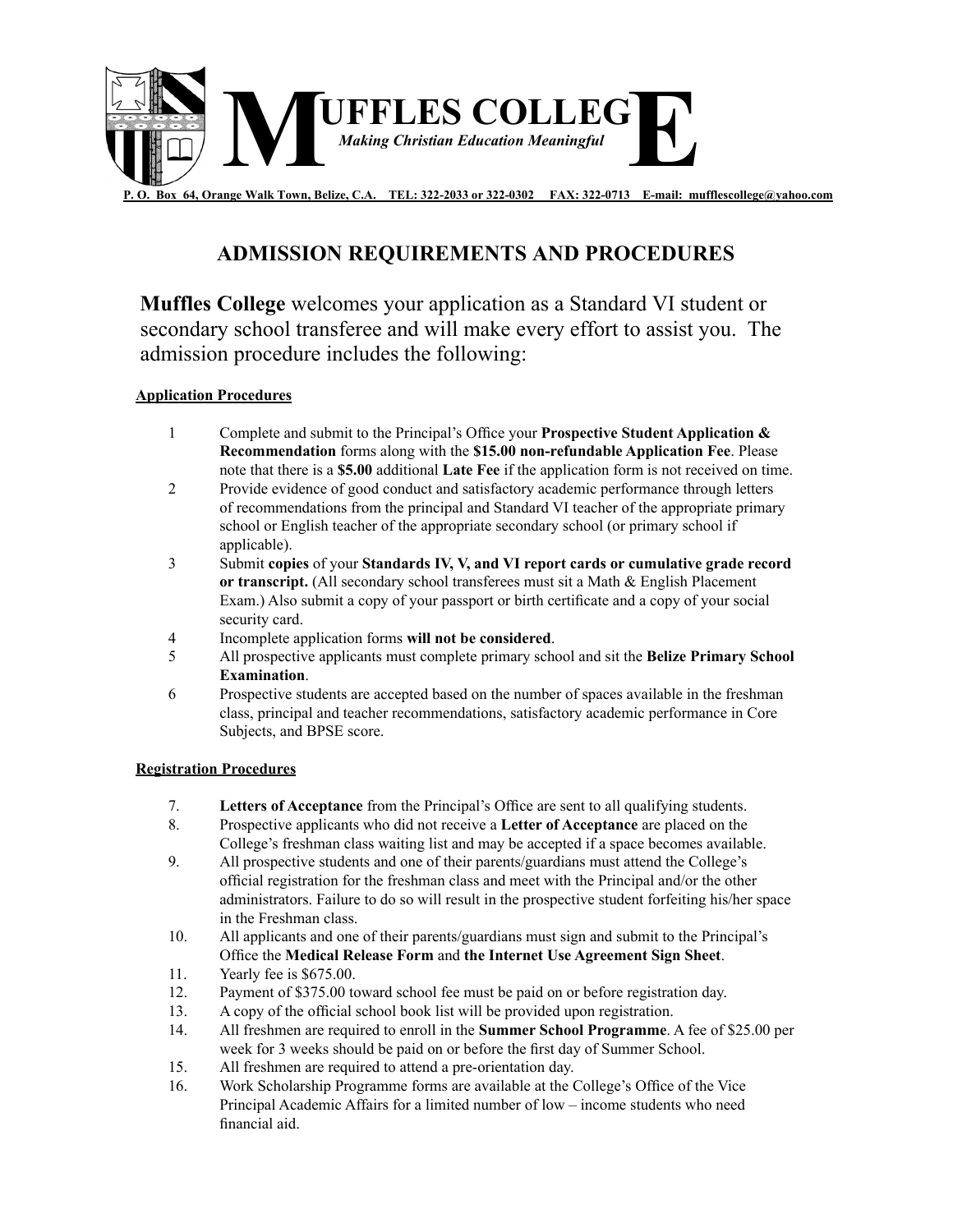## **S t u d e n t A p p l i c a t i o n F o r m**

(Put a check mark where applicable)

| 1.  | <b>Date of Application</b>                                                        | Day:                                          | Month: |                                               | Year: $20$                              |             |             |  |
|-----|-----------------------------------------------------------------------------------|-----------------------------------------------|--------|-----------------------------------------------|-----------------------------------------|-------------|-------------|--|
| 2.  | <b>Name</b>                                                                       | Surname                                       |        | First Name (Given)                            |                                         |             | Second Name |  |
| 3.  | Date of Birth                                                                     | Day/Month/Year                                |        | <b>Nationality:</b><br><b>Place of Birth:</b> |                                         |             |             |  |
| 4.  | <b>Student's Social Security Number:</b>                                          |                                               |        |                                               |                                         |             |             |  |
| 5.  | <b>Religion</b><br>(for statistical purposes)                                     | Roman Catholic:<br>Evangelical:<br>Adventist: |        | Hindu:<br>State Other:                        |                                         |             |             |  |
| 6.  | Gender                                                                            | Male                                          |        | Female                                        |                                         |             |             |  |
| 7.  | <b>Address</b>                                                                    | Street#                                       |        | City/Town/Village                             |                                         | District    |             |  |
| 8.  | Telephone #                                                                       | Home                                          |        | Mother:                                       | # of Parent's Workplace (if applicable) | Father:     |             |  |
| 9.  | <b>Primary/Secondary</b><br><b>School Attended</b>                                |                                               |        |                                               | Village/Town/City                       |             | District    |  |
| 10. | Father                                                                            | Surname                                       |        | First Name (Given)                            |                                         | Occupation  |             |  |
| 11. | <b>Mother</b><br>* if married mother must                                         |                                               |        |                                               |                                         | Maiden Name |             |  |
|     | provide maiden name                                                               | Surname                                       |        | First Name (Given)                            |                                         | Occupation  |             |  |
| 12. | <b>Both Parents alive</b>                                                         | <b>Father Deceased</b>                        |        | $\mathbf{I}$                                  | <b>Mother Deceased</b>                  |             |             |  |
|     | Financially<br><b>Responsible</b>                                                 | <b>Both Parents</b>                           |        | <b>Father Only</b>                            | <b>Mother Only</b>                      |             | Guardian    |  |
| 13. |                                                                                   |                                               |        |                                               |                                         |             |             |  |
|     | 14. Parent / Guardian's Email Address:<br>$\left(\widehat{\boldsymbol{a}}\right)$ |                                               |        |                                               |                                         |             |             |  |
|     | Fill in the following only if applicable.                                         |                                               |        |                                               |                                         |             |             |  |
| 15. | Guardian                                                                          | Surname                                       |        | First Name (Given)                            |                                         | Occupation  |             |  |
| 16. | <b>Guardian's Address</b><br>(If different from $#6$ )                            | Street#                                       |        | City/Town/Village                             |                                         | District    |             |  |
| 17. | Guardian's<br>Telephone #<br>(If different from #7)                               | Home                                          |        | Work                                          |                                         |             |             |  |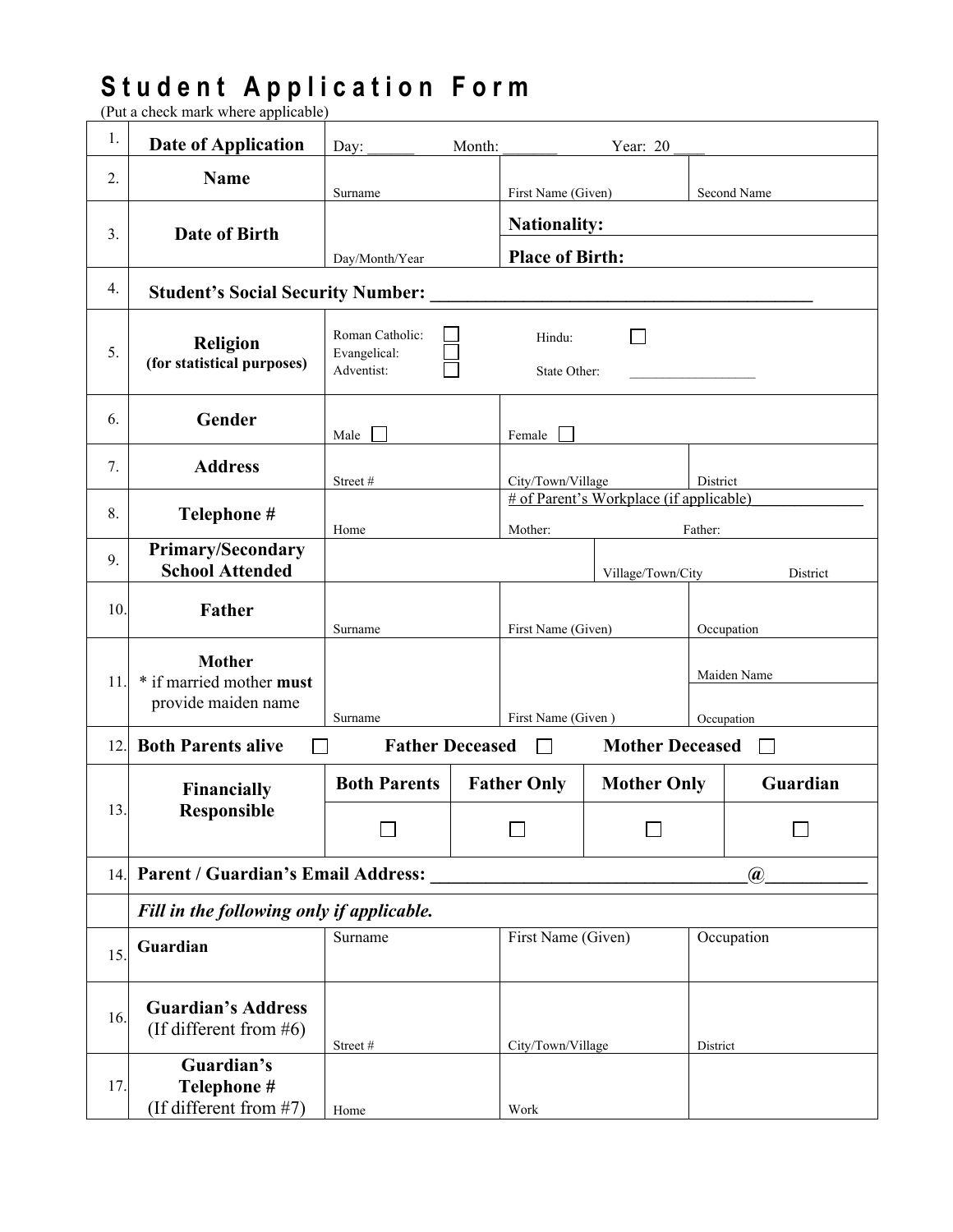Applicant: Please complete this part of the application in your own handwriting. Provide a short introductory statement about yourself.

 $\_$  , and the set of the set of the set of the set of the set of the set of the set of the set of the set of the set of the set of the set of the set of the set of the set of the set of the set of the set of the set of th

\_\_\_\_\_\_\_\_\_\_\_\_\_\_\_\_\_\_\_\_\_\_\_\_\_\_\_\_\_\_\_\_\_\_\_\_\_\_\_\_\_\_\_\_\_\_\_\_\_\_\_\_\_\_\_\_\_\_\_\_\_\_\_\_\_\_\_\_\_\_\_\_\_\_\_\_\_\_\_\_\_\_\_\_\_\_\_\_\_\_\_\_\_\_\_

\_\_\_\_\_\_\_\_\_\_\_\_\_\_\_\_\_\_\_\_\_\_\_\_\_\_\_\_\_\_\_\_\_\_\_\_\_\_\_\_\_\_\_\_\_\_\_\_\_\_\_\_\_\_\_\_\_\_\_\_\_\_\_\_\_\_\_\_\_\_\_\_\_\_\_\_\_\_\_\_\_\_\_\_\_\_\_\_\_\_\_\_\_\_\_

 $\_$  , and the set of the set of the set of the set of the set of the set of the set of the set of the set of the set of the set of the set of the set of the set of the set of the set of the set of the set of the set of th

\_\_\_\_\_\_\_\_\_\_\_\_\_\_\_\_\_\_\_\_\_\_\_\_\_\_\_\_\_\_\_\_\_\_\_\_\_\_\_\_\_\_\_\_\_\_\_\_\_\_\_\_\_\_\_\_\_\_\_\_\_\_\_\_\_\_\_\_\_\_\_\_\_\_\_\_\_\_\_\_\_\_\_\_\_\_\_\_\_\_\_\_\_\_

\_\_\_\_\_\_\_\_\_\_\_\_\_\_\_\_\_\_\_\_\_\_\_\_\_\_\_\_\_\_\_\_\_\_\_\_\_\_\_\_\_\_\_\_\_\_\_\_\_\_\_\_\_\_\_\_\_\_\_\_\_\_\_\_\_\_\_\_\_\_\_\_\_\_\_\_\_\_\_\_\_\_\_\_\_\_\_\_\_\_\_\_\_\_

\_\_\_\_\_\_\_\_\_\_\_\_\_\_\_\_\_\_\_\_\_\_\_\_\_\_\_\_\_\_\_\_\_\_\_\_\_\_\_\_\_\_\_\_\_\_\_\_\_\_\_\_\_\_\_\_\_\_\_\_\_\_\_\_\_\_\_\_\_\_\_\_\_\_\_\_\_\_\_\_\_\_\_\_\_\_\_\_\_\_\_\_\_\_

\_\_\_\_\_\_\_\_\_\_\_\_\_\_\_\_\_\_\_\_\_\_\_\_\_\_\_\_\_\_\_\_\_\_\_\_\_\_\_\_\_\_\_\_\_\_\_\_\_\_\_\_\_\_\_\_\_\_\_\_\_\_\_\_\_\_\_\_\_\_\_\_\_\_\_\_\_\_\_\_\_\_\_\_\_\_\_\_\_\_\_\_\_\_

\_\_\_\_\_\_\_\_\_\_\_\_\_\_\_\_\_\_\_\_\_\_\_\_\_\_\_\_\_\_\_\_\_\_\_\_\_\_\_\_\_\_\_\_\_\_\_\_\_\_\_\_\_\_\_\_\_\_\_\_\_\_\_\_\_\_\_\_\_\_\_\_\_\_\_\_\_\_\_\_\_\_\_\_\_\_\_\_\_\_\_\_\_

\_\_\_\_\_\_\_\_\_\_\_\_\_\_\_\_\_\_\_\_\_\_\_\_\_\_\_\_\_\_\_\_\_\_\_\_\_\_\_\_\_\_\_\_\_\_\_\_\_\_\_\_\_\_\_\_\_\_\_\_\_\_\_\_\_\_\_\_\_\_\_\_\_\_\_\_\_\_\_\_\_\_\_\_\_\_\_\_\_\_\_\_\_

 $\_$  , and the state of the state of the state of the state of the state of the state of the state of the state of the state of the state of the state of the state of the state of the state of the state of the state of the

In what school, parish or community related activities do you participate?

Do you have special interest/talent in art, music, dance, theatre, or sports? If yes, explain.

Why do you want to attend Muffles College?

I hereby apply for admission of my son/daughter to Muffles College, in accordance with the school's moral rules and regulations and policies. I/We will be responsible for all fees due to the school.

Signature of Parents or Guardian(s)  $\qquad \qquad \qquad$  Day/Month/Year

\_\_\_\_\_\_\_\_\_\_\_\_\_\_\_\_\_\_\_\_\_\_\_\_\_\_\_\_\_\_\_\_\_\_\_\_\_\_\_\_ Date \_\_\_\_\_\_\_\_\_\_\_\_\_\_\_\_\_\_20\_\_

Address (if other than the Student's)  $\overline{\phantom{a}}$ 

I hereby apply to Muffles College and, if accepted will uphold its philosophy and abide by its moral rules and regulations. **I also hereby state that if I had a history of disciplinary problems at any previous school which I attended that it has been disclosed in this application.**

I am prepared to sign (together with my parents/guardians) the contract of conduct as designated by the College. All the statements made by me above are **true** and **correct.** 

 $\overline{\text{Signature of Application}}$  (use an ink pen)

\_\_\_\_\_\_\_\_\_\_\_\_\_\_\_\_\_\_\_\_\_\_\_\_\_\_\_\_\_\_\_\_\_\_\_\_\_\_\_\_ Date \_\_\_\_\_\_\_\_\_\_\_\_\_\_\_\_\_\_20\_\_